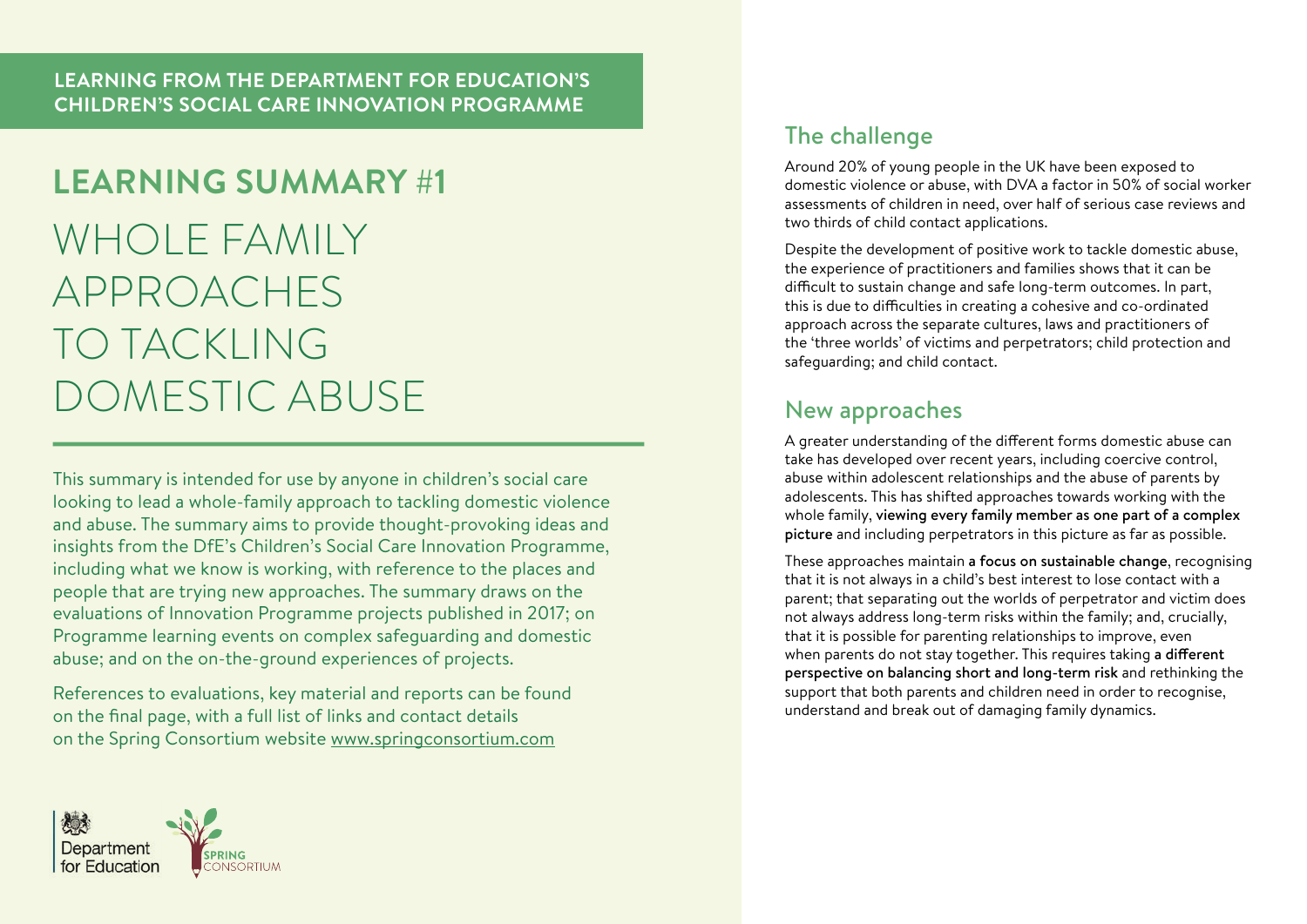### Whole-family approaches to tackling domestic abuse in action

#### **DONCASTER CHILDREN'S SERVICES TRUST**

### Growing Futures: whole-family interventions for domestic abuse

Research with families in Doncaster in 2015 showed a widespread culture of acceptance of DVA in some communities, in addition to considerable antipathy toward local services. The Growing Futures programme combines targeted, whole-family support from Domestic Abuse Navigators with outreach work to challenge community attitudes.

In the first 12 months of Growing Futures, 12 Domestic Abuse Navigators (DANs) have worked with 440 family members, including 90 perpetrators. DANs deliver therapeutic interventions, create trusting relationships between professionals and families, and act as system enablers to effect whole-family joint working across relevant agencies. This is supported by partnerships between the Children's Services Trust and Doncaster Council, police and probation, housing, third sector **<sup>1</sup>00% <sup>o</sup><sup>f</sup> <sup>f</sup>amilie<sup>s</sup>** providers, NHS Trusts and CCGs.

The programme demonstrated decreases in repeat MARAC referrals in its first year and a reduction in cases of looked-after children that feature DVA. It has also **<sup>Y</sup>EA<sup>R</sup> <sup>O</sup>N<sup>E</sup>** resulted in young people launching their own campaign to address community understanding of DVA. Doncaster is supporting the London Borough of Newham to implement its NewDay programme, which encompasses systemic practice training for social workers delivering individual, practice training for social workers delivering individual,<br>couple and whole-family therapeutic interventions and the couple and whole-tamily therapeutic interventions and the<br>expansion of the Virtual School to children in need and on child protection plans.



### **CHESHIRE EAST AND CATCH22**

#### Project Crewe: a 'pod' support model for children and families in need

Cheshire East and Catch22 have developed a 'pod' model of support for children in need in Crewe, focusing on families experiencing domestic abuse, mental ill-health and substance abuse. Led by a social work consultant who holds statutory responsibility, qualified practitioners provide day-to-day support alongside peer mentors and volunteers. All are trained in solutions-focused, strengths-based interventions, with the family's own approach to addressing risk at the centre of each support plan.

A strong structure of collaboration and support is reinforced by a practitioner buddy system and a responsive training programme that allows frontline staff to access the information they need to support families. Around 47% of families worked with in the pilot period had experienced domestic violence, with in-depth training provided to teams to collectively hold the risk inherent in working with these families. The use of volunteers has increased direct contact time, with Project Crew practitioners an eet contact time, with rroject crew practitioners counterparts in the rest of the county.

An RCT found that the approach has promising indications of efficacy in closing cases, particularly for families with a **Stress -22%** history of social care support, partly due to the ability of volunteers to rebuild trusted relationships with families. Cheshire East is now rolling out the model to a second team based in Macclesfield and is working with Coventry City Council to adapt the model to their local context.



### **HAMPSHIRE AND THE ISLE OF WIGHT**

### Active Agents for Change: rethinking the system response

In 2015 almost three-quarters of families with a child in need or child protection plan across Hampshire and the Isle of Wight had experienced domestic abuse, with the prevalence of parental substance misuse and mental ill-health at 52% and 46% respectively. In response, the two local authorities have worked together to develop a suite of approaches to whole-family working across early intervention, child protection and looked-after children. Multi-disciplinary Family Intervention Teams engage with and support parents dealing with these issues to sustain motivation and change through a range of group work and 1:1 interventions.

In addition, the programme recruited, trained and supported 220 volunteers to engage young people and families in four key areas – mentoring young people on the edge of care through building trusted relationships has been **referrals** particularly successful in conjunction with delivering evidenced based interventions, advocacy, family support and undertaking Return from Missing interviews. On the Isle of Wight volunteers were recruited from an existing volunteer provider, whilst Hampshire undertook a successful community recruitment process that has resulted in over 1400 enquiries. **children that feature DVA £2.6m**

**+**

**£9000** SAVES

Per Social Worker

**<sup>S</sup><sup>o</sup>cia<sup>l</sup> <sup>w</sup>o<sup>r</sup>ke<sup>r</sup> <sup>A</sup>dmi<sup>n</sup> <sup>s</sup><sup>u</sup>ppor<sup>t</sup>** Highly skilled administrators are used to support social work teams, leading in the first year to social workers' time spent on direct work with families increasing from 34% to 58%. A social work surgery pilot offered advice to schools where there was an element of risk or uncertainty about risk to children thus further promoting cross-agency working. Overall the suite of

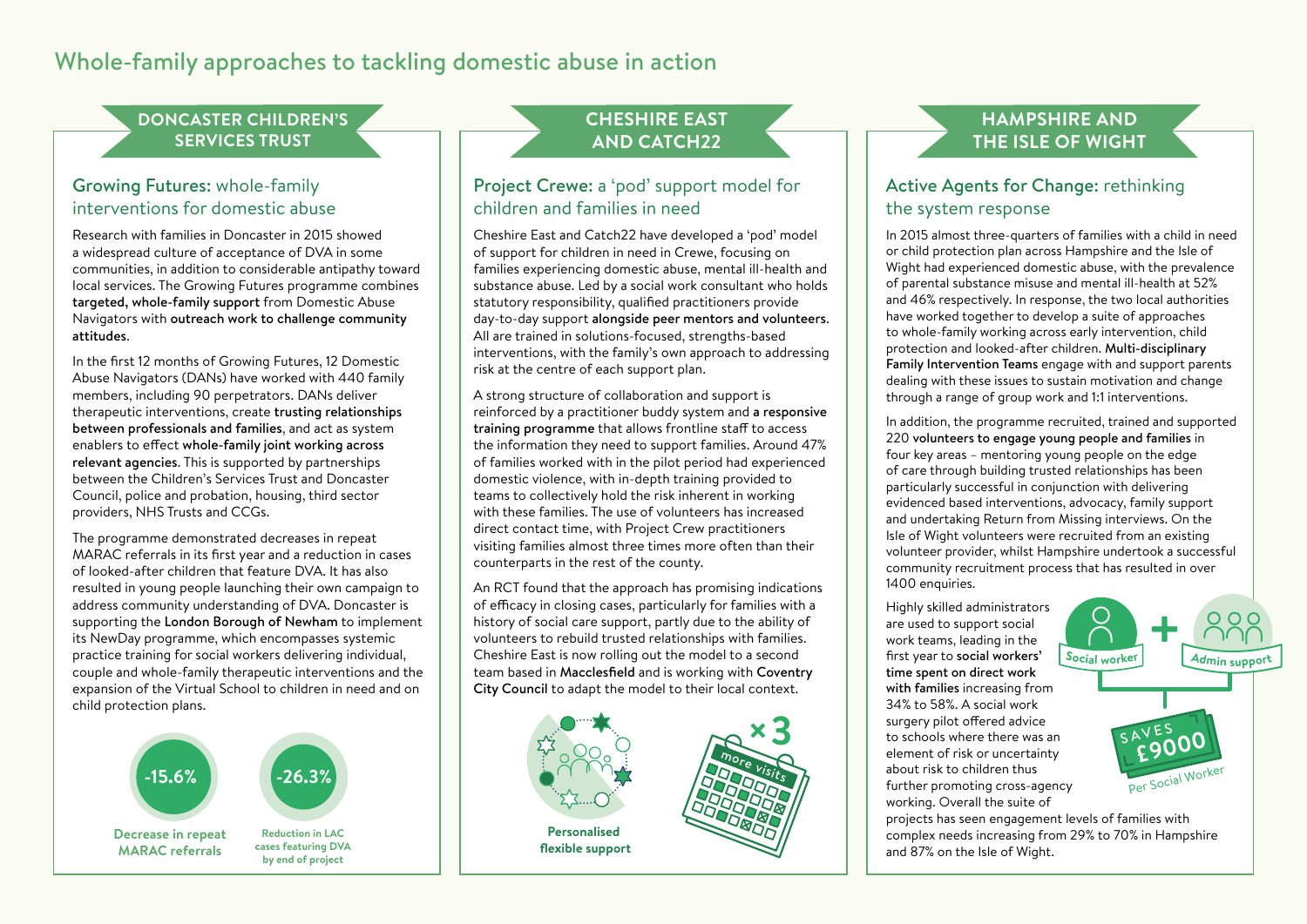### What do we know about what's working?

Learning from across Innovation Programme projects working to tackle domestic abuse supports the wider evidence base in suggesting that multi-disciplinary working with the whole family improves outcomes for both adults and children, including victims, perpetrators and wider family members.

### Creating and supporting multi-disciplinary teams

Successful whole family approaches require multi-disciplinary teams that can tackle issues on multiple fronts and share responsibility and risk across professionals. This includes children's and adults' specialists; a mix of social workers and other professionals; and a focus on underlying issues including mental health and substance abuse. In particular, this requires:

- Direct, flexible and therapeutic work according to each family's and individual's context, with a solid understanding and knowledge of the types and causes of abuse and the ability to challenge system silos.
- Data sharing within and between teams, including qualitative recording of families' experiences of working with professionals.
- Co-located specialists focusing on young people and families in a way that 'goes to them' and offers multiple opportunities to build relationships.
- Multiple channels of engagement to challenge family members to identify, understand and change behaviour. This includes shared responsibility for engaging and challenging perpetrators so that this does not sit solely within the criminal justice system.

Stockport Family's multi-disciplinary teams saw marked improvement in communication and co-operation within the organisation, allowing professionals and families to draw upon the right intervention, specialist knowledge and skills when needed. Adult specialists play a substantial role in Hertfordshire's Family Safeguarding approach to stabilise family environments so that children can be brought home from care more swiftly.

### Building in ways to learn and spread good, common practice

Successful approaches feature peer-to-peer learning between family practitioners as well as across sectors, including social workers, domestic violence workers, the police, probation and youth justice, mental health and substance misuse specialists, family practitioners, health workers and teachers. Voluntary and community sector knowledge is increased through training and formal learning programmes run by DVA experts, and crosssector relationships are built when practitioners learn alongside each other. **-15.6% -26.3%**

In Leeds, which is trialling Family Group Conferencing in cases of domestic violence, a large-scale training programme has seen 6,000 practitioners trained in restorative practice between 2015 and 2016, from **Repeat MARAC # cases looked-after**  social work, police, health, housing and youth offending, **referrals children that**  including 800 school staff and 500 staff from the third 2015/16 sector.

### Involving family members in interventions to put them in control of change

Giving families who have experienced DVA control of the practices that affect them is a powerful tool in itself. Using models such as Family Group Conferencing, restorative practice and motivational interviewing, families can be supported to better understand the options available to them, the impact of their decisions restorative practice and motivational interviewing,<br>families can be supported to better understand the<br>options available to them, the impact of their decisions<br>and the possibilities for change. Empowering families to seek help and effect change for themselves can increase the likelihood of children remaining in the care of birth family networks, by addressing families' problems early and embodying a commitment to 'work with' rather than 'do to' families as far as possible.

uo to Tammes as rar as possible.<br>In a survey sample of 54 of the 660 families taking part in a Family Group Conference in Leeds in 2016, 100% said in a Family Group Conference in Leeds in 2016, 100% sai<br>they felt involved in the process of creating their family plan and that their values had been respected, with 99% feeling the conference had helped then to address their problems.



#### Measuring what matters

The effects of DVA on young people are far reaching, so the indicators that are measured must be as well. Indicators of factors that will break intergenerational cycles of abuse include school attendance, improved mental health and feelings of confidence. The more complex the case, the more longitudinal support the **| family will need to sustain a positive change.** 

> Multi-agency working requires measuring outcomes across sectors and at different points of the statutory system. Success in tackling DVA results in decreased **Estimated**  reoffending, decreased emergency admittances **to children's**  to hospital, decreased referrals and fewer cases of **services** children in need, child protection and children looked **<sup>1</sup>00% <sup>o</sup><sup>f</sup> <sup>f</sup>amilie<sup>s</sup>** after featuring DVA. **cost saving**

housing and youth offending,<br>
and 500 staff from the third use families', particularly young people's, own use families', particularly young people's, own assessments on how far things have improved as a measure of success. Newham describe this as a measure of success. Newham describe the<br>as 'using the child's voice as a barometer for change'. Ongoing reflection, digital logbooks and **in the process**  multiple conversations with trusted, consistent key practitioners are successful ways of approaching this. **family plan"**



**"We feel involved in the process of creating our family plan"**